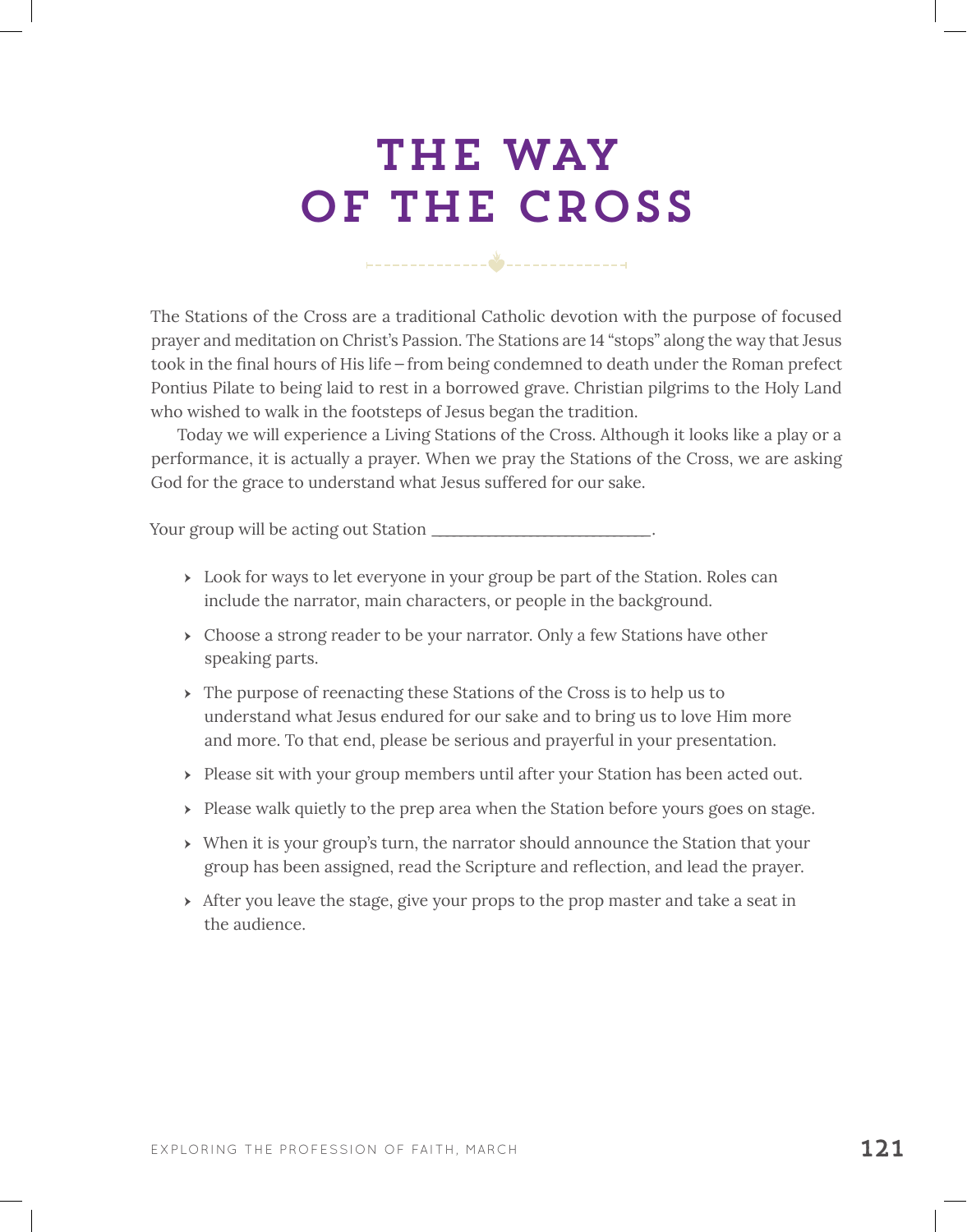### THE FIRST STATION *JESUS IS CONDEMNED TO DEATH*

### **Scripture**

Pilate then summoned the chief priests, the rulers, and the people and said to them, "You brought this man to me and accused him of inciting the people to revolt. I have conducted my investigation in your presence and have not found this man guilty of the charges you have brought against him, nor did Herod, for he sent him back to us. So no capital crime has been committed by him. Therefore I shall have him flogged and then release him."

But all together they shouted out, "Away with this man! Release Barabbas to us."

(Now Barabbas had been imprisoned for a rebellion that had taken place in the city and for murder.)

Again Pilate addressed them, still wishing to release Jesus, but they continued their shouting, "Crucify him! Crucify him!"

Pilate addressed them a third time, "What evil has this man done? I found him guilty of no capital crime. Therefore I shall have him flogged and then release him."

With loud shouts, however, they persisted in calling for his crucifixion, and their voices prevailed. The verdict of Pilate was that their demand should be granted. So he released the man who had been imprisoned for rebellion and murder, for whom they asked, and he handed Jesus over to them to deal with as they wished. (Luke 23:13-25)

Weaving a crown out of thorns, they placed it on his head, and a reed in his right hand. And kneeling before him, they mocked him, saying, "Hail, King of the Jews!" They spat upon him and took the reed and kept striking him on the head. (Matthew 27:29-30)

#### **Reflection**

Jesus, you are standing before Pilate to be judged. Almost all the friends that you have lived with, taught, and loved for the past three years have abandoned you. Even Peter, the Rock, has denied that he even knows you. you are innocent of any wrongdoing, and yet you are condemned to die. Jesus, help me to think of you when my friends turn away from me, and when I am falsely accused. Thank you for the grace to live as you lived. I love you, Jesus.

**Leader:** We adore you, O Christ, and we praise you.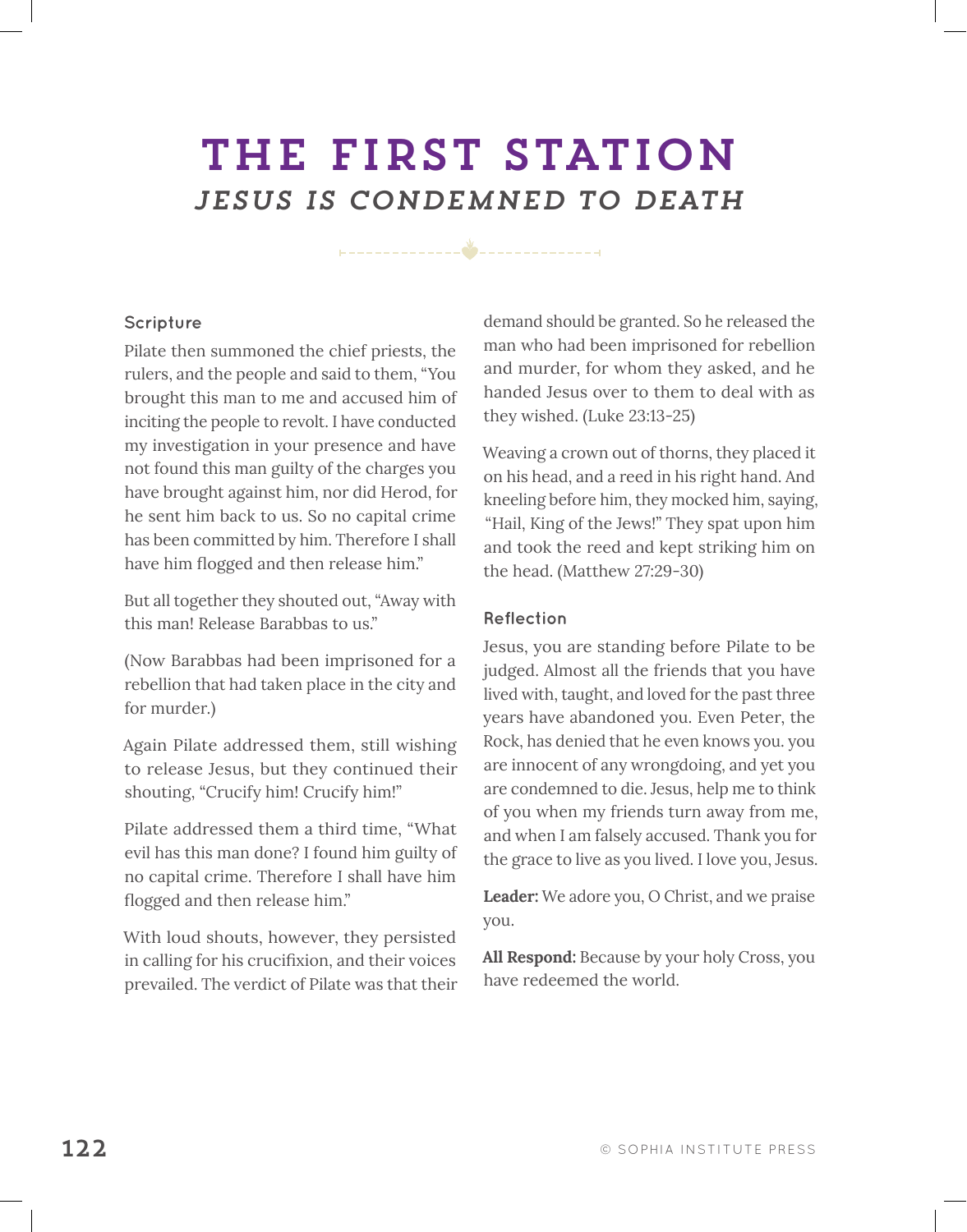### THE SECOND STATION *JESUS TAKES UP HIS CROSS*

#### **Scripture**

And carrying the cross Himself He went out to what is called the Place of the Skull, in Hebrew, Golgotha. (John 19:17)

#### **Reflection**

Jesus, you willingly take up your Cross and begin to carry it to Calvary because you are obedient to your Father's will. The Cross is heavy, but your love for me is greater than your suffering. It is not easy for you to carry this Cross.

Jesus, sometimes it is not easy for me to do the things that I must do. Help me to remember that you said that I must take up my cross and follow you. Give me the grace to say yes to those things that you would have me do even when they are hard for me.

**Leader:** We adore you, O Christ, and we praise you.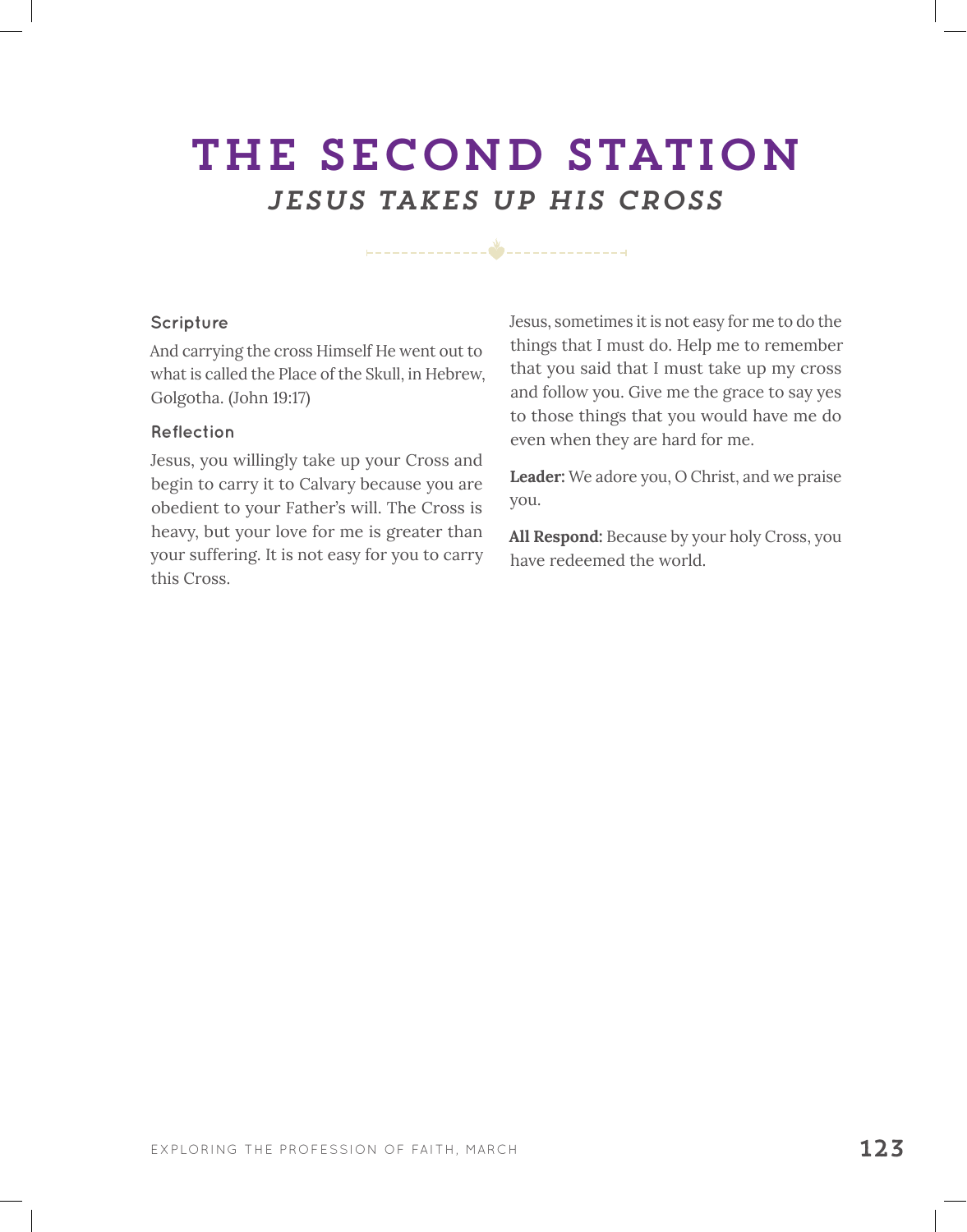## THE THIRD STATION *JESUS FALLS THE FIRST TIME*

**Reflection**

Your Cross is heavy, Jesus, and you fall to the ground. The weight of the sins of the world is upon you. But you must go on. you pick up your Cross and continue on the way to Calvary. Jesus, your love for all people, even when they have sinned, compels you to go on.

The prophet Isaiah foretold your suffering: Yet it was our pain that He bore, our sufferings He endured. We thought of Him as stricken, struck down by God and afflicted (Isaiah 53:4). Jesus, I have fallen into sin even when I did not want to. It is hard for me to go on sometimes. Give me the grace to be sorry for my sins and to get up again and to continue to live my life for you.

**Leader:** We adore you, O Christ, and we praise you.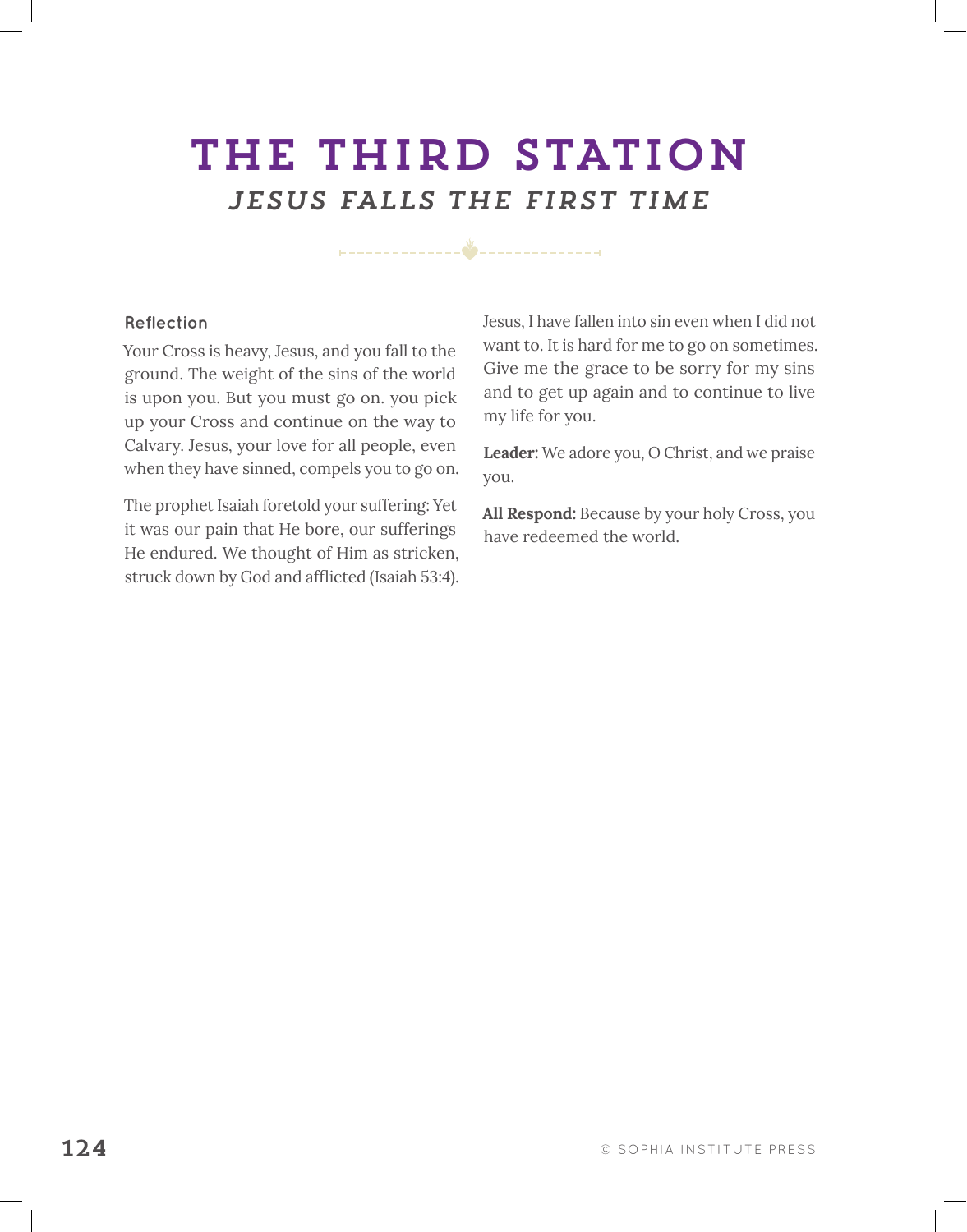### THE FOURTH STATION *JESUS MEETS HIS MOTHER*

#### **Reflection**

Jesus, it must have made you sad to have your Mother, Mary, see you this way. Surely her heart was breaking as she looked upon your suffering. you would have spared her the pain of seeing people laughing and cursing at you.

As Mary looks upon your sweaty and bloodied body, a sword pierces her heart, and she wants to help you. Jesus, your mother's look of love gives you strength, and you continue along the way.

Jesus, help me to remember all that Mary endured for you so that through her example I, too, can endure the hard times in my life for your sake.

**Leader:** We adore you, O Christ, and we praise you.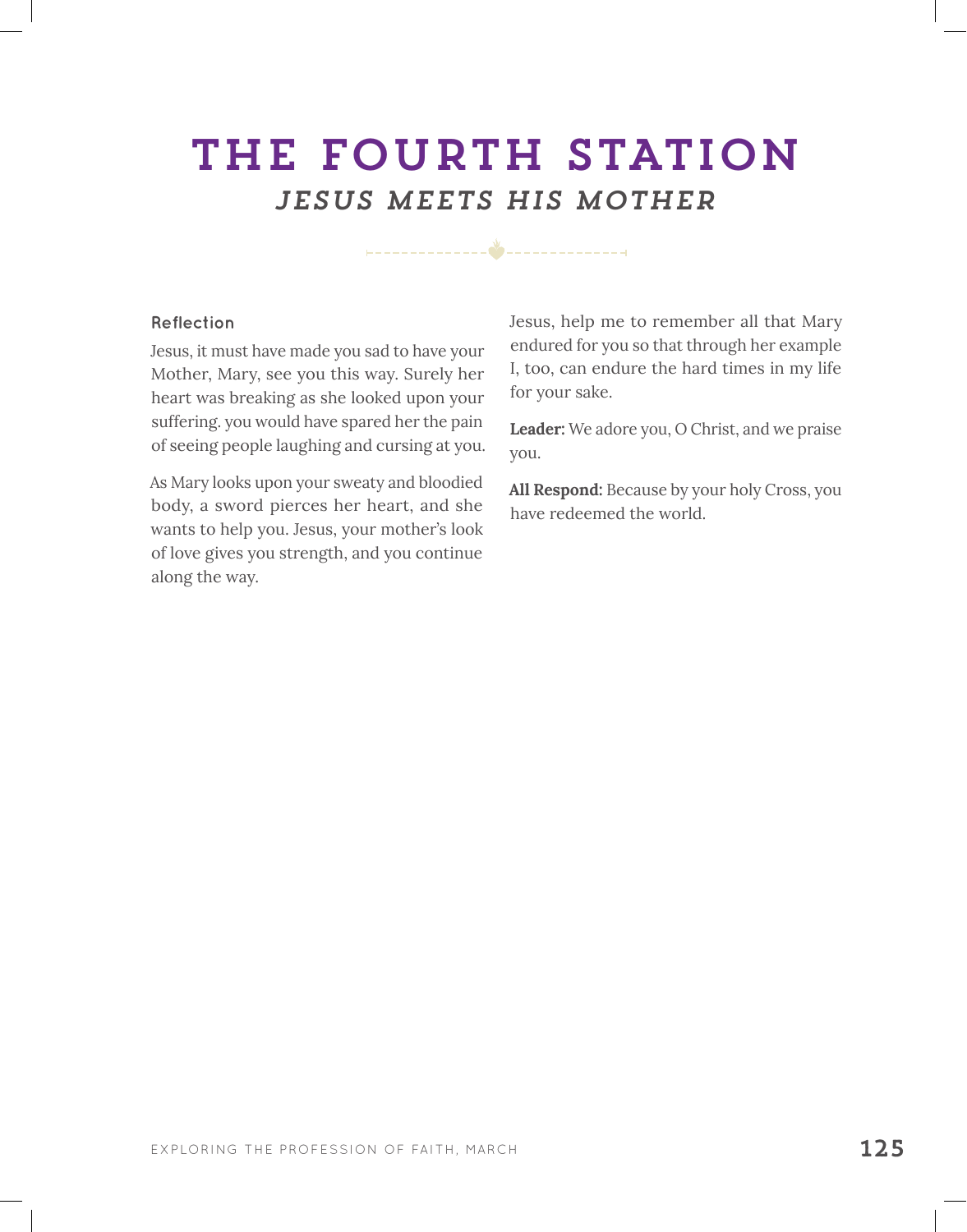### THE FIFTH STATION *SIMON HELPS JESUS CARRY HIS CROSS*

**Scripture**

As they led Him away they took hold of a certain Simon, a Cyrenian, who was coming in from the country; and after laying the cross on him, they made him carry it behind Jesus. (Luke 23:26)

#### **Reflection**

Jesus, the soldiers notice how tired you are and how hard it is for you to carry your Cross. They want to make sure that you do not die along the way to Calvary, because they want to crucify you. So they make

Simon of Cyrene carry the Cross for you for a while. How blessed is Simon to help you in your suffering, even though it is not what he wants to do. How blessed am I to suffer for you, Jesus, when things are hard for me. Help me to realize that these difficult things can be a grace from you. Help me to unite my suffering with yours.

**Leader:** We adore you, O Christ, and we praise you.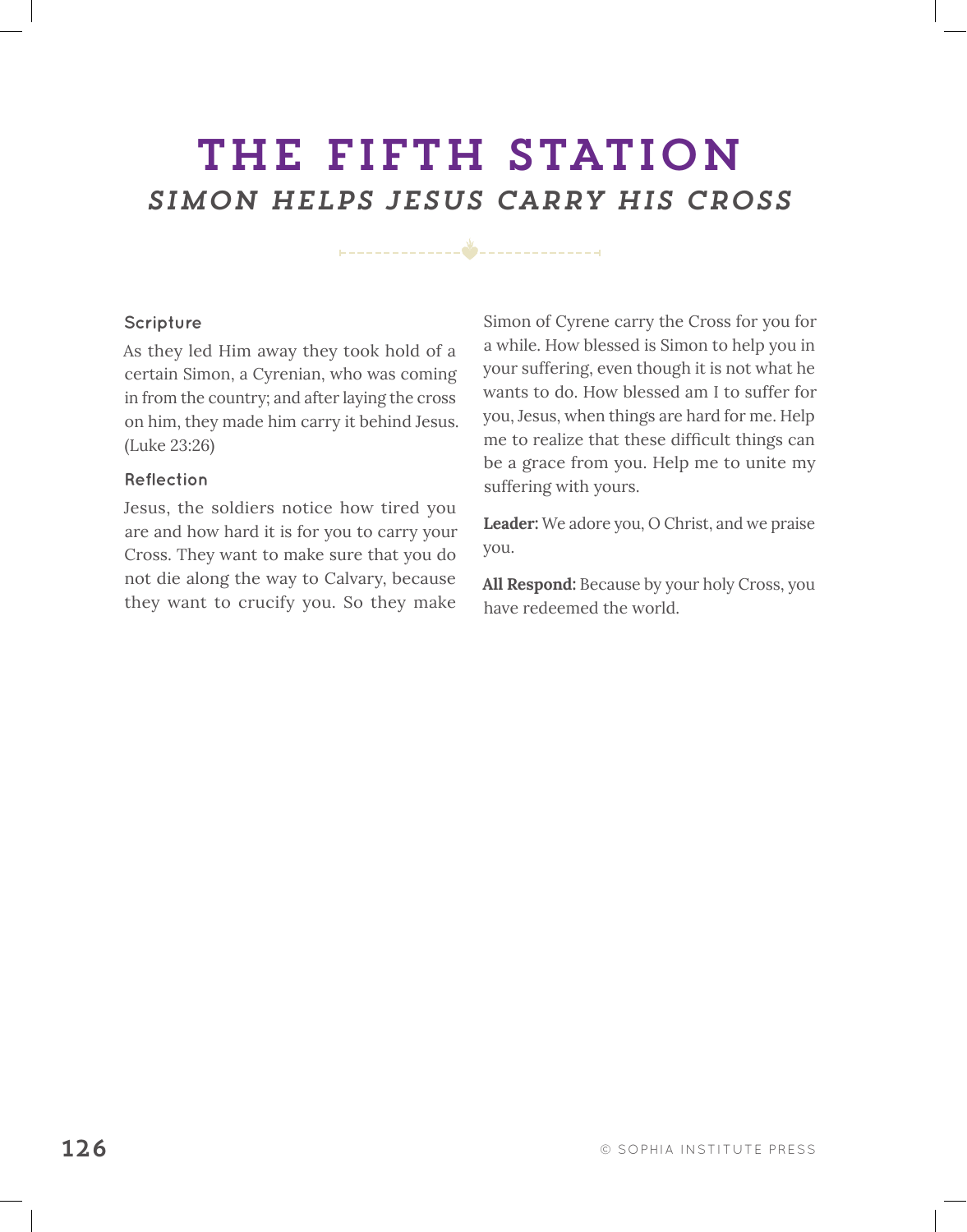### THE SIXTH STATION *VERONICA WIPES THE FACE OF JESUS*

#### **Reflection**

you continue on your way to Calvary, Jesus, and you are tired, sweaty, and bloody. A woman named Veronica has been following you, and she can no longer bear to see your pain. She puts aside her fear of being beaten by the guards and breaks through the crowd to wipe your face with a cloth. She loves you so much, Jesus, and her love is stronger than her fear. you reward her love by leaving an image of your holy face upon the cloth.

Jesus, help me to see your face in everyone who needs assistance. Help me know that I, too, through my loving action to others, can leave your holy image upon this world. Give me the grace not to be afraid of what others may say about me, but to let my love for you shine forth as Veronica's did.

**Leader:** We adore you, O Christ, and we praise you.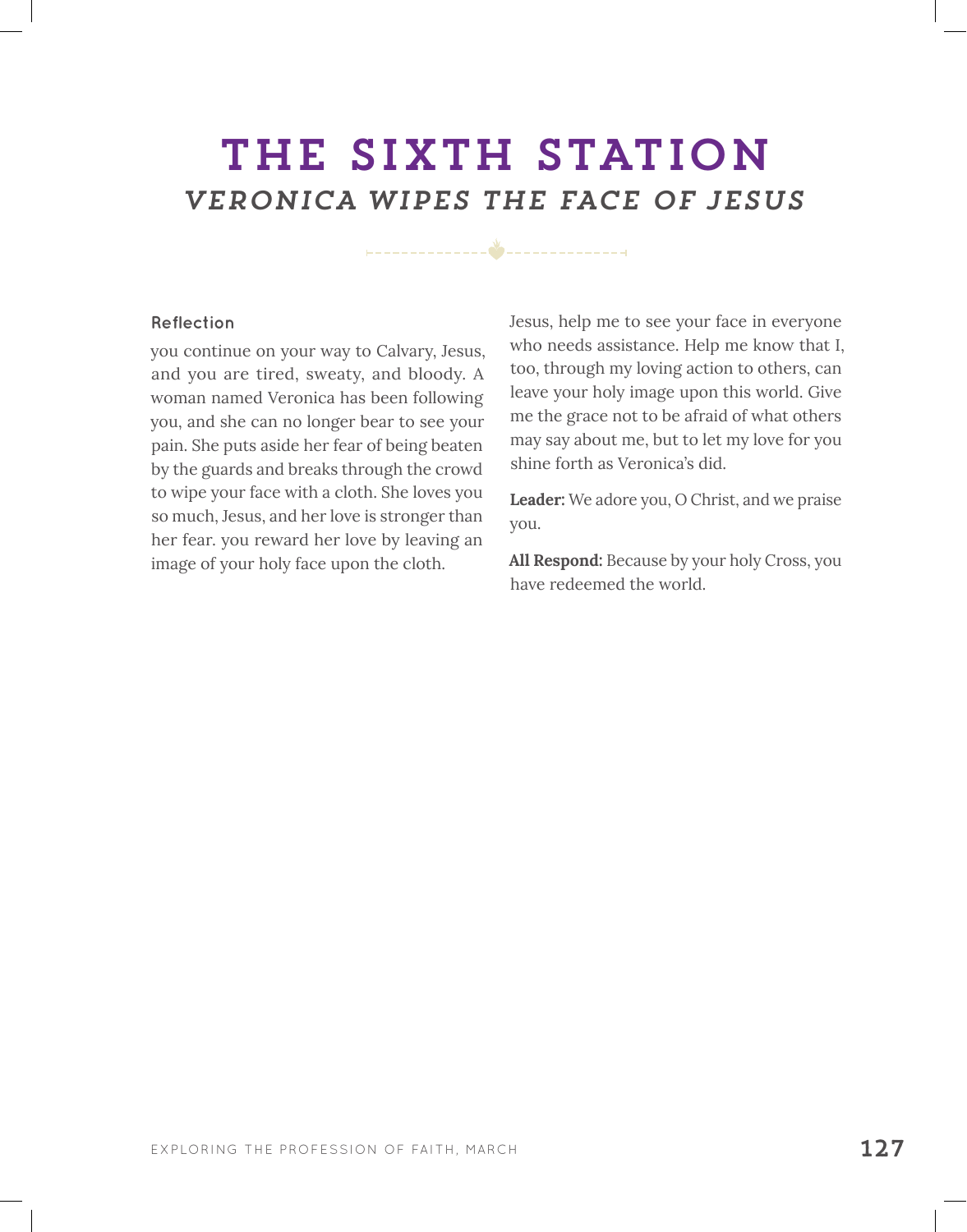## THE SEVENTH STATION *JESUS FALLS THE SECOND TIME*

#### **Reflection**

Jesus, you are God and man. Once again the weight of the Cross and the sins of the whole world are heavy upon your shoulders. you fall a second time. Yet your love for me and your desire to complete your Father's plan gives you the strength to rise and to continue on your way.

We read again from the prophet Isaiah, who foretold how you would redeem us through your suffering and death:

But he was pierced for our sins, crushed for our iniquity. He bore the punishment that makes us whole, by his wounds we were healed (Isaiah 53:5).

Jesus, may my love for you and my desire to do your will be strong enough to enable me to rise from my failures and continue along the path you have chosen for me.

**Leader:** We adore you, O Christ, and we praise you.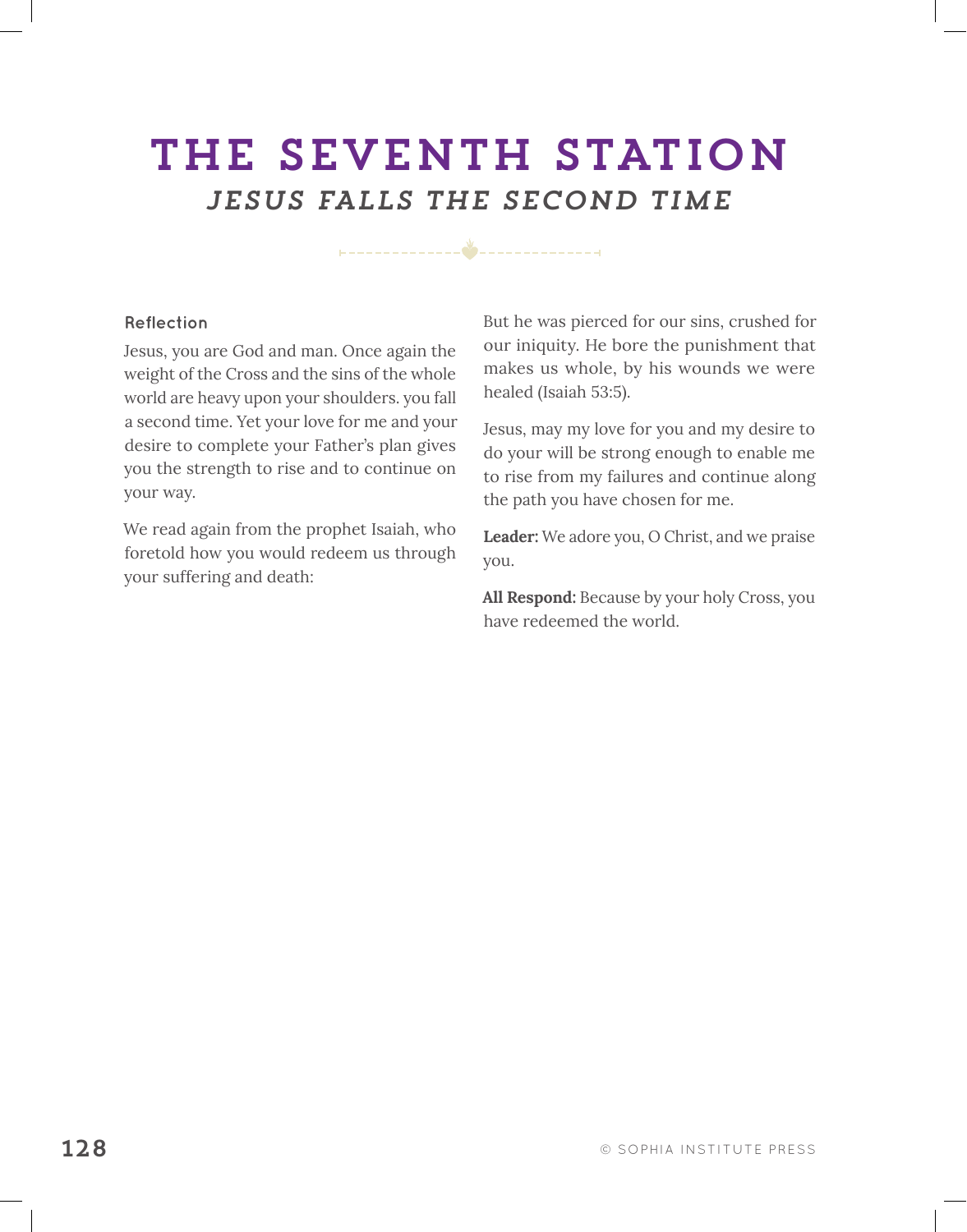### THE EIGHTH STATION *JESUS MEETS the WOMEN of Jerusalem*

#### **Scripture**

A large crowd of people followed Jesus, including many women who mourned and lamented Him. Jesus turned to them and said, "Daughters of Jerusalem, do not weep for Me; weep instead for yourselves and for your children." (Luke 23:27-28)

#### **Reflection**

Jesus, as you continue along your way, you meet some women with their children. They are weeping for you. Even though you are

suffering so terribly, you stop to offer them comfort. your words are not for yourself, but for them. Jesus, I want to be more like you. Help me, even when I am experiencing hard times, to think of others first. Help me always to pray for the needs of all.

**Leader:** We adore you, O Christ, and we praise you.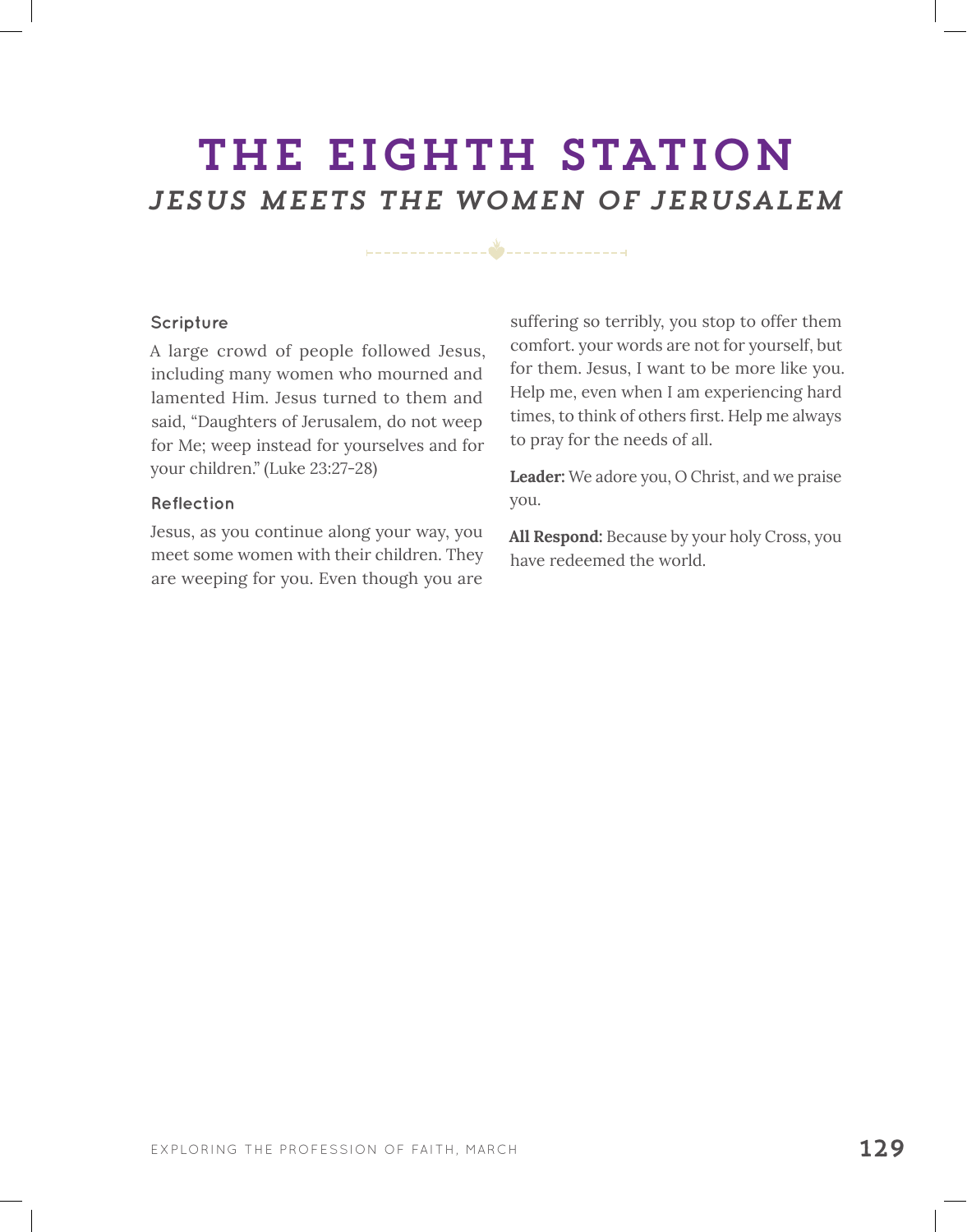## THE NINTH STATION *JESUS FALLS A THIRD TIME*

#### **Reflection**

O dear Jesus, the sins of the world are heavy upon your shoulders, and you fall a third time. Can you get up under all this pain and carry your Cross again? But your love is once again greater than your pain. It gives you the strength to rise again and to complete the journey that you have begun.

Jesus, I am sorry that my sins added weight to your Cross. I, too, want to begin again with your forgiveness. Forgive me my sins and grant me the grace to complete my journey to you.

**Leader:** We adore you, O Christ, and we praise you.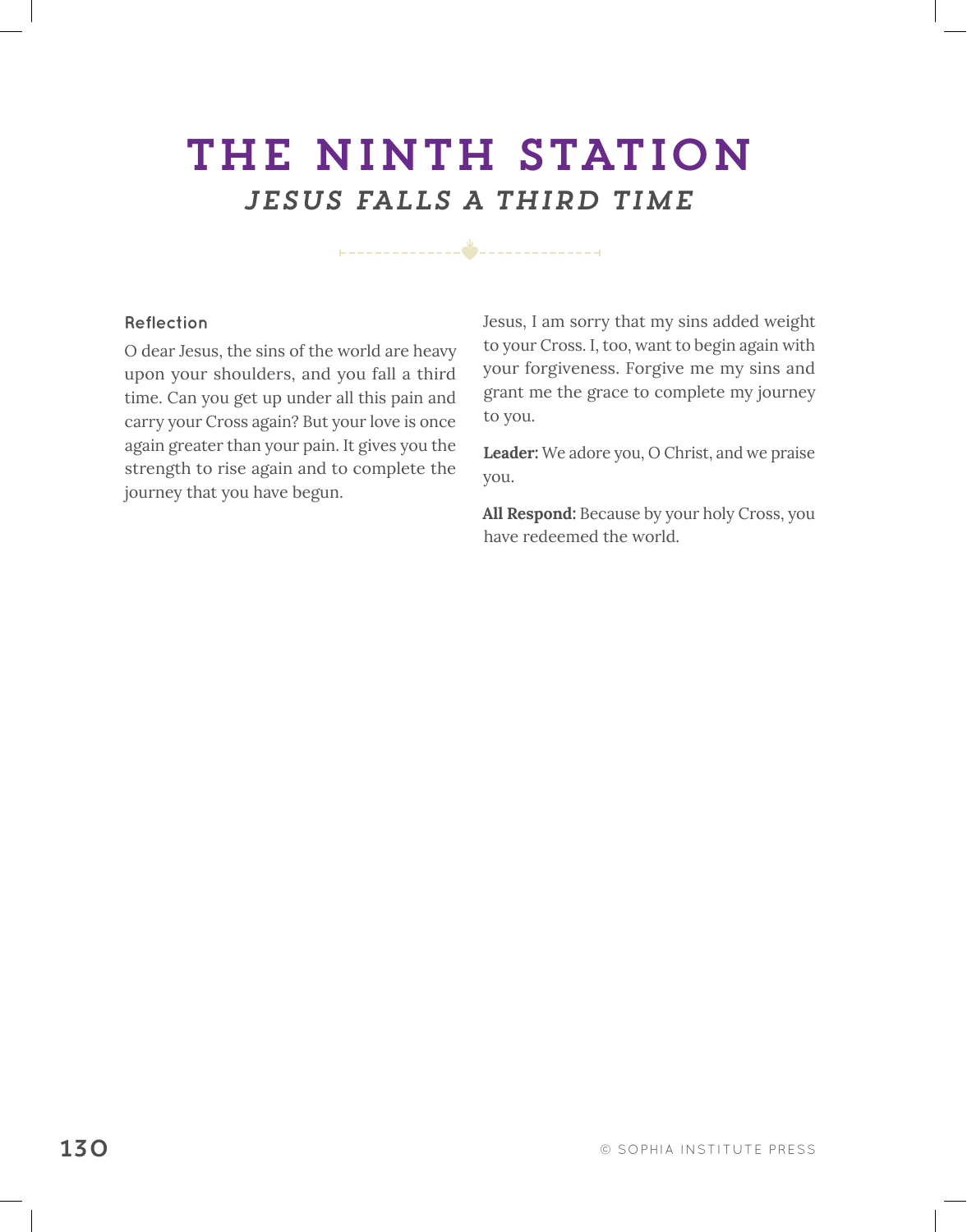### THE TENTH STATION *JESUS IS STRIPPED OF HIS CLOTHES*

#### **Scripture**

And when they had crucified him, they divided his garments among them by casting lots (Matthew 27:35).

#### **Reflection**

Jesus, the soldiers stripped you of the only property you had on earth: your clothes. They left only the Crown of thorns on your head. your love for us is beyond our greatest imagination Jesus. Nothing would stop you

from fulfilling the plan that would open the gates of Heaven for all people. Jesus, even when I am humiliated or shamed before others, help me to respond with your love.

**Leader:** We adore you, O Christ, and we praise you.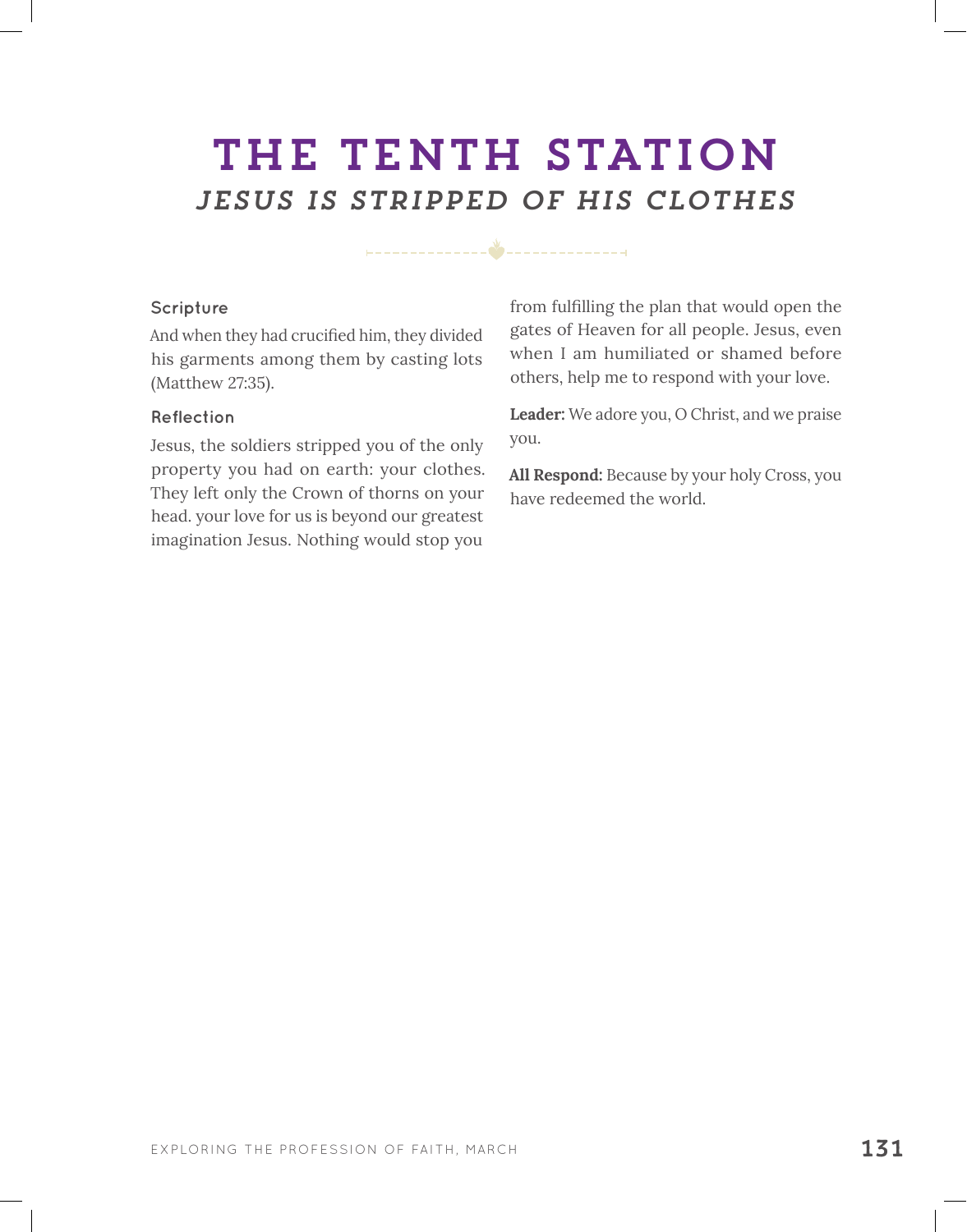### THE ELEVENTH STATION *JESUS IS NAILED TO THE CROSS*

**Note:** This Station will be followed by a period of silent reflection while Jesus hangs on the Cross. The person who plays Jesus should have the physical strength to hold his arms up during this time.

#### **Scripture**

When they came to the place called the Skull, they crucified Him and the criminals there, one on His right, the other on His left. Then Jesus said, "Father, forgive them, they know not what they do." They divided His garments by casting lots.

The people stood by and watched; the rulers, meanwhile, sneered at Him and said, "He saved others, let Him save Himself if He is the chosen one, the Messiah of God."

Even the soldiers jeered at Him. As they approached to offer Him wine they called out, "If You are King of the Jews, save Yourself."

Above Him there was an inscription that read, "This is the King of the Jews." (Luke 23:33-38)

#### **Reflection**

Jesus, they stretched out your body on that wooden Cross that you have carried all the way to Calvary. Through your hands and your feet they drove huge nails so that you could not escape your Death. Your blood gushes forth as the gift that brings redemption for me and for all who would believe in you. But those nails were not what held you to that Cross, dear Jesus. It was your love that kept you there. Thank you, sweet Jesus, for a love so powerful and profound you would have died for me even if I were the only person on earth. [Pause for a moment of silent reflection*.*]

**Leader:** We adore you, O Christ, and we praise you.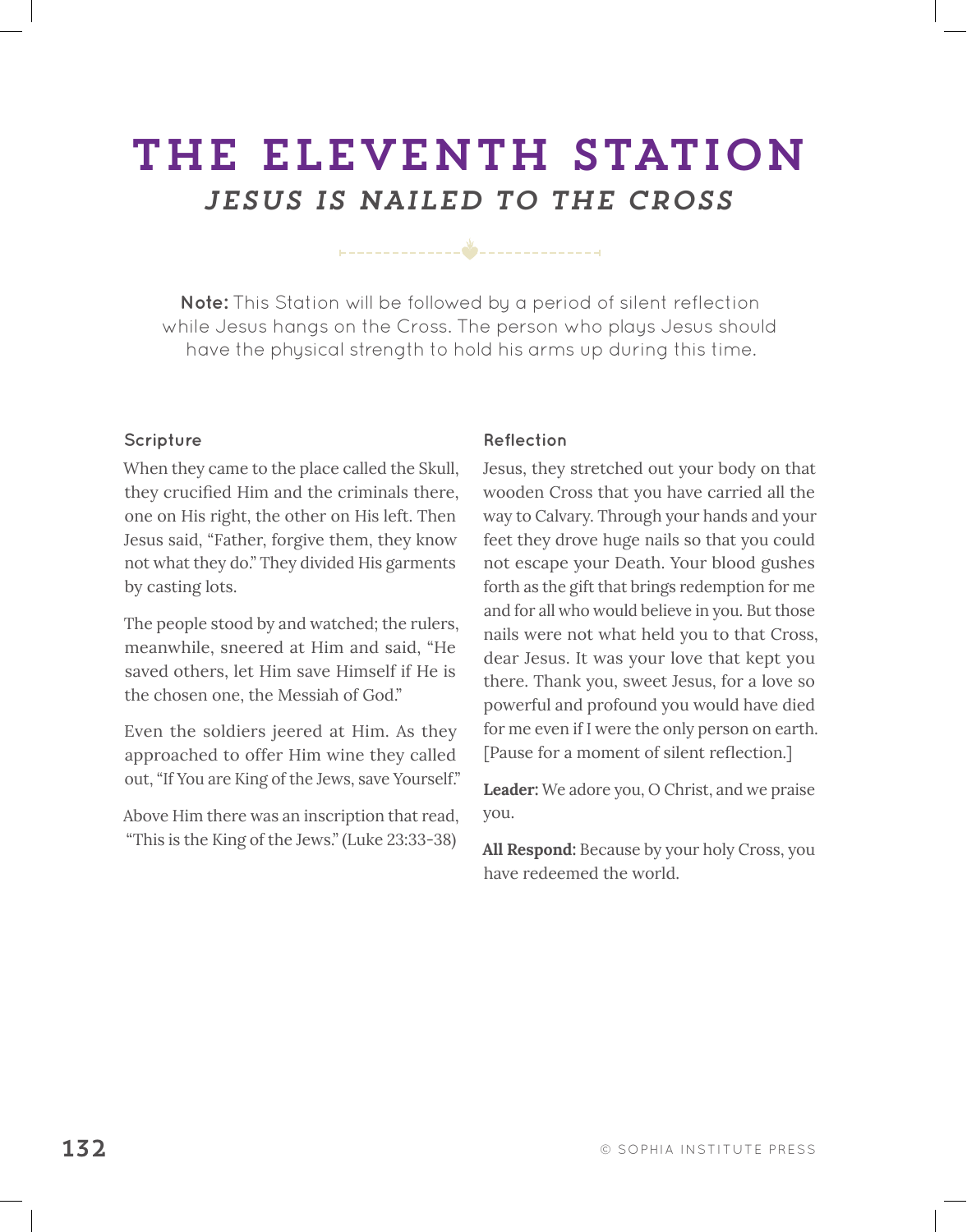### THE TWELFTH STATION *JESUS DIES ON THE CROSS*

#### **Scripture**

At noon darkness came over the whole land until three in the afternoon.

And at three o'clock Jesus cried out in a loud voice, "Eloi, Eloi, lema sabachthani?" which is translated, "My God, my God, why have you forsaken me?"

Some of the bystanders who heard it said, "Look, He is calling Elijah."

One of them ran, soaked a sponge with wine, put it on a reed, and gave it to Him to drink, saying, "Wait, let us see if Elijah comes to take Him down."

Jesus gave a loud cry and breathed his last.

[Narrator says, "Let us kneel." All kneel quietly for a few seconds. Then the narrator says, "Let us stand." All stand.]

The veil of the sanctuary was torn in two from top to bottom.

When the centurion who stood facing Him saw how He breathed his last he said, "Truly this man was the Son of God!" (Mark 15:33-39)

#### **Reflection**

Jesus, by your willing death on the Cross, you have paid the price for all of the sins of the world; you have paid the price for my sins. Thank you for the gift of redemption. Help me not to lose that gift or to treat it lightly. I desire to live with you forever in Heaven at the end of my life. Thank you for so great a love!

**Leader:** We adore you, O Christ, and we praise you.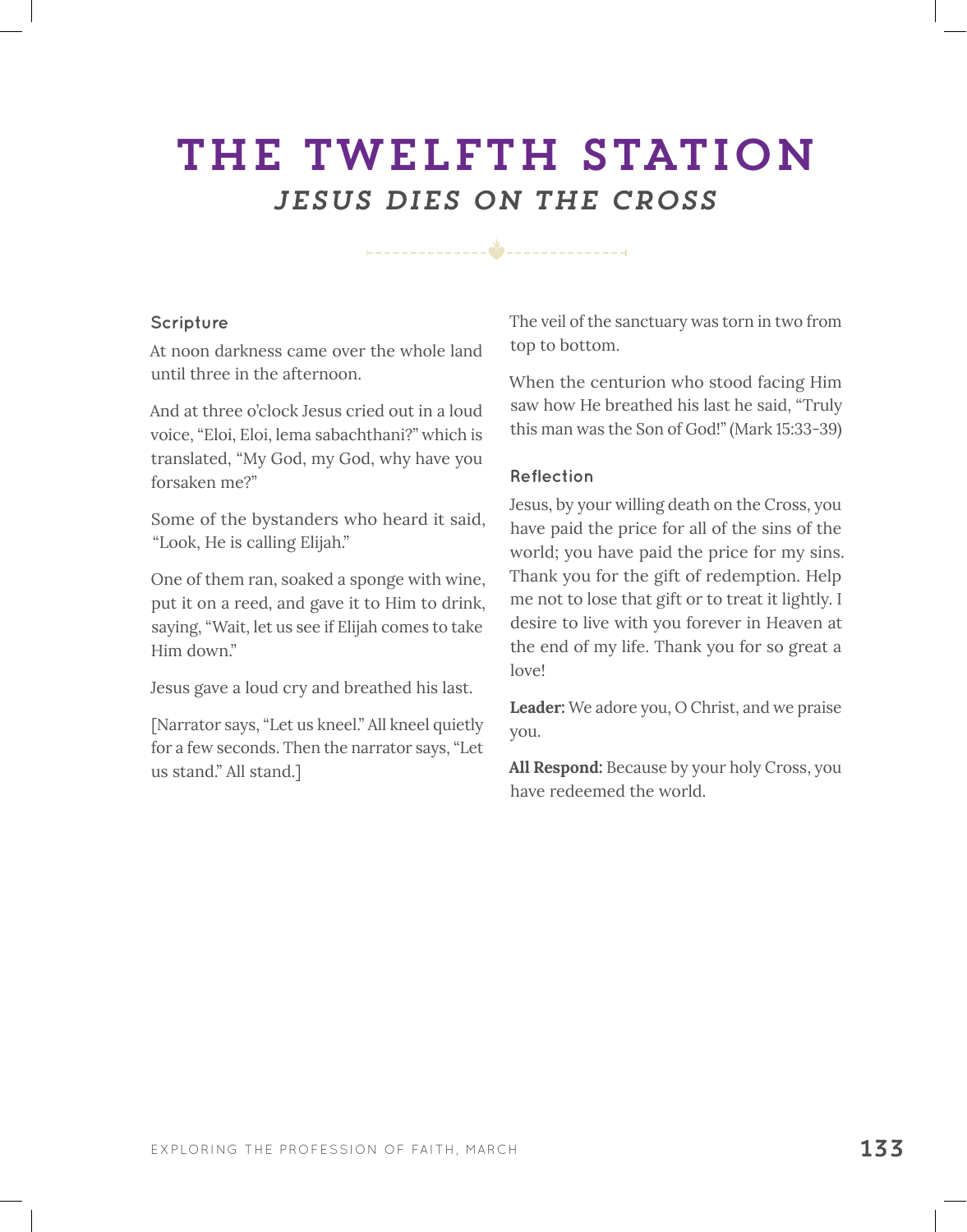### THE THIRTEENTH STATION *JESUS IS TAKEN DOWN FROM THE CROSS*

 $\frac{v}{c}$ 

#### **Scripture**

Joseph of Arimathea, a distinguished member of the council, who was himself awaiting the kingdom of God, came and courageously went to Pilate and asked for the body of Jesus. Pilate was amazed that he was already dead. He summoned the centurion and asked him if Jesus had already died. And when he learned of it from the centurion, he gave the body to Joseph (Mark 15:43-45).

#### **Reflection**

Jesus, they took your body down from the Cross and placed you in your Mother's arms. Indeed a sword had pierced her heart, as the prophet Simeon had foretold. Yet, despite her pain, she stayed by your side, dear Jesus. Please help me always to be faithful to you, as your mother, Mary, was. Jesus, give me the grace to be strong.

**Leader:** We adore you, O Christ, and we praise you.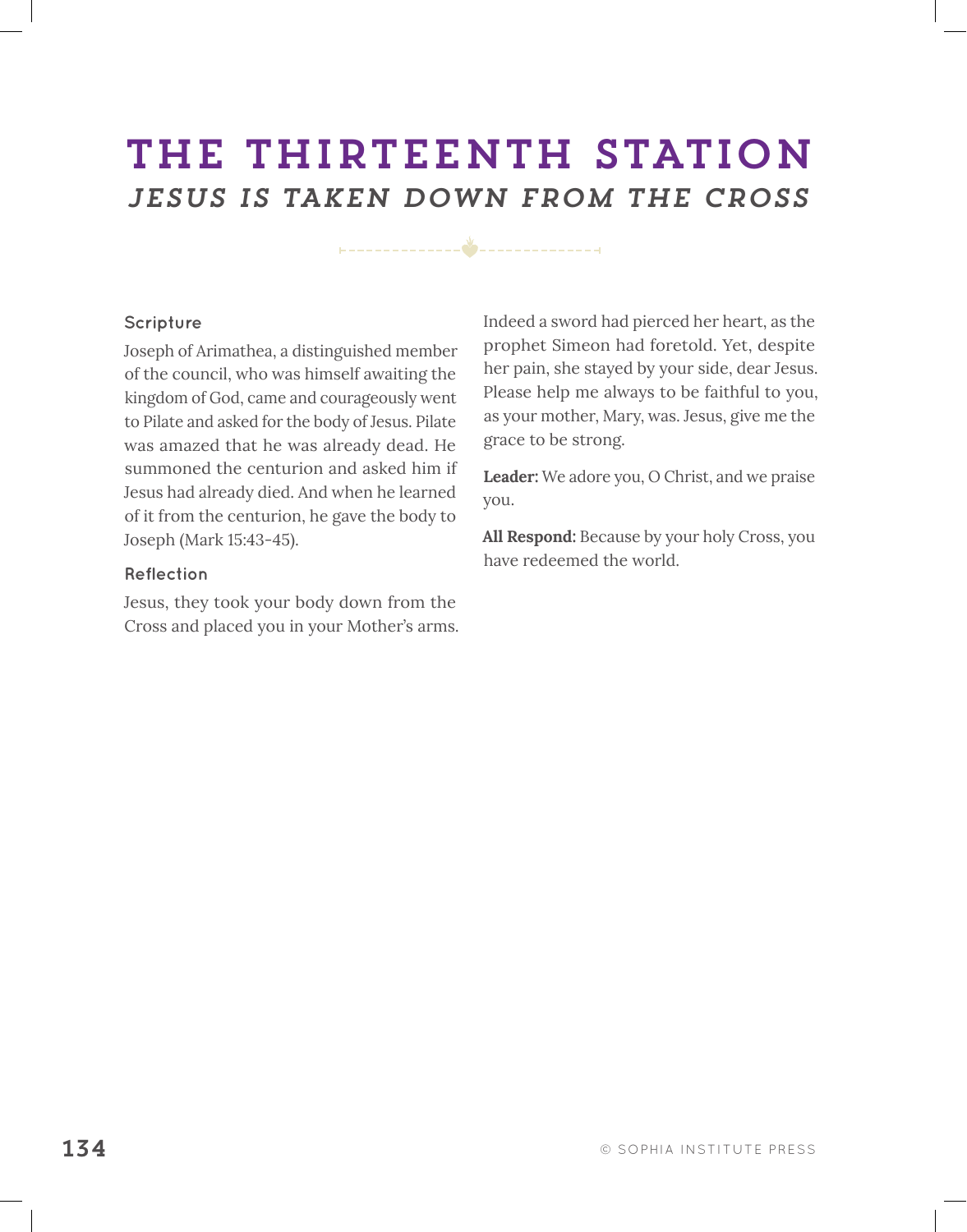### THE FOURTEENTH STATION *JESUS IS LAID IN THE TOMB*

#### **Scripture**

Having bought a linen cloth, he took him down, wrapped him in the linen cloth and laid him in a tomb that had been hewn out of the rock. Then he rolled a stone against the entrance to the tomb. Mary Magdalene and Mary the mother of Joses watched where he was laid (Mark 15:46-47).

#### **Reflection**

It is over, Jesus, and yet even in your death you did not receive what was due to you, the King of Kings. They buried you in a borrowed grave and went away sad and confused. They did not yet believe what you had promised them. The price for sin had been paid in full—why were they so forlorn? Jesus, often I do not understand your ways, and I, too, am sad and forlorn. If only they could have believed your promise of Resurrection—what joy and peace they would have experienced! If only I could believe that your plans for me are good—what joy and peace I could experience each day of my life! Jesus, help me to put my faith and trust in you. I love you, Jesus.

**Leader:** We adore you, O Christ, and we praise you.